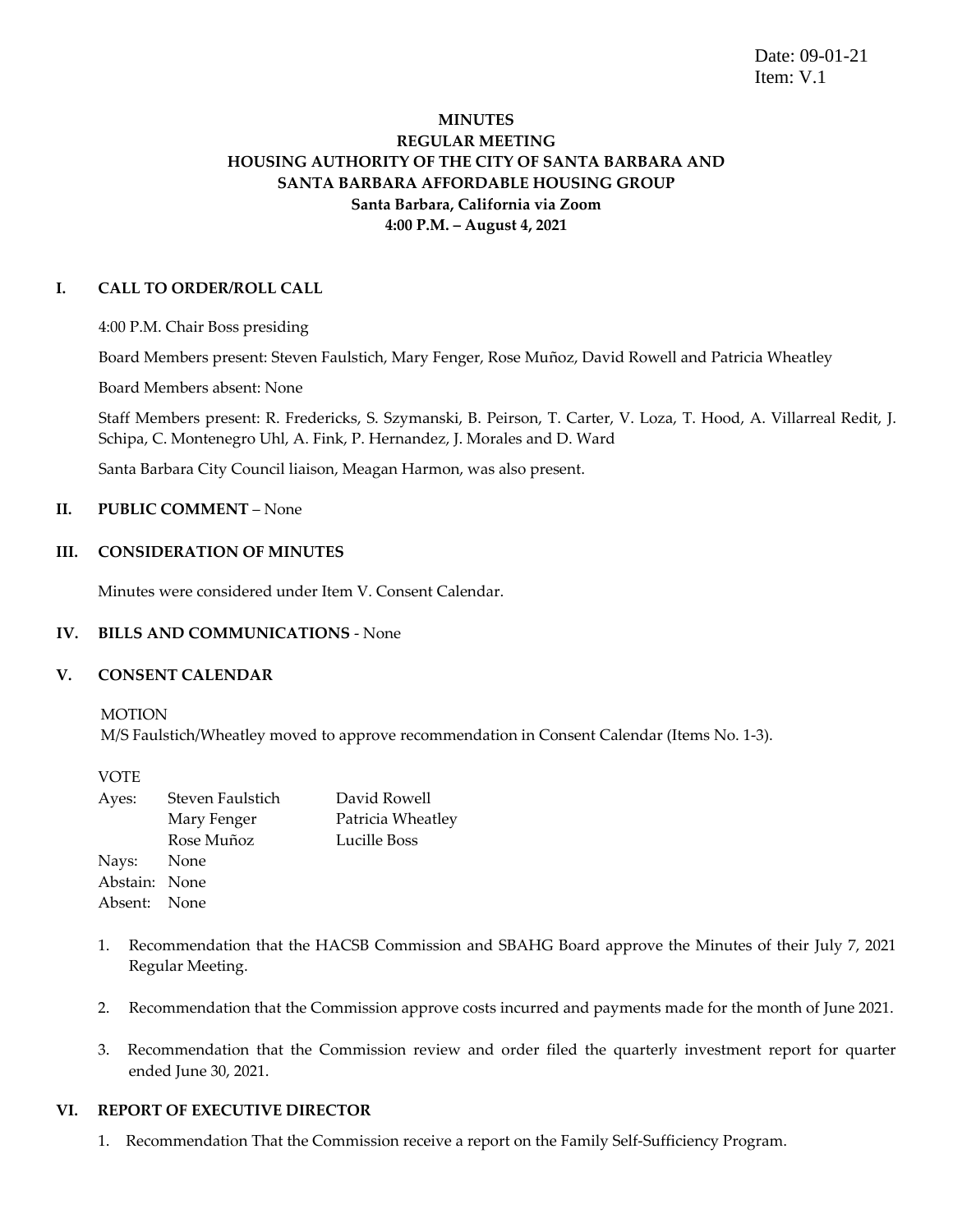DOCUMENTS

• July 19, 2021 Executive Director's Report prepared by Family Self-Sufficiency Coordinator

SPEAKERS Staff: R. Fredericks, P. Hernandez

Staff member, Ms. Hernandez, provided a PowerPoint presentation on the Family Self-Sufficiency program. Commissioner Faulstich inquired about statement from the presentation that graduation rate is 30%, and whether this means 70% of families lose their escrow account. Ms. Hernandez answered that the 30% number corresponds to the funding percentage from HUD based on number of graduates. She added that some families that exit the program do not have increased earnings and therefore do not have an escrow to forfeit. Vice Chair Rowell stated the program is important as it relates to self-sufficiency and housing and encouraged staff to pursue the idea of homeownership to help avoid a "permanent renter class". Chair Boss inquired about a cap on the number of participants allowed on the program; Ms. Hernandez answered there is no cap and the number of families assisted is based on the Housing Authority's ability to effectively provide case management to the families.

No action required.

2. Recommendation that the Commission receive information on the Housing Authority's upcoming partnership with United Way of Santa Barbara County for the administration of the United Learning Center - GRAD Academy.

#### DOCUMENTS

• July 15, 2021 Executive Director's Report prepared by Resident Programs Supervisor

SPEAKERS

Staff: R. Fredericks, A. Villarreal Redit

Commissioner Wheatley inquired as to the type of data being collected as to the impact, successes and challenges of youth and possibility of sharing with school districts. Ms. Villarreal Redit noted the Housing Authority hasn't been able to collect any learning loss data during the pandemic; through online literacy classes, United Way has been able to collect some data on youth progress. Staff offered to report back to the Commission on any data collected once the program is up and running. Secretary Fredericks noted the Housing Authority has attempted data sharing agreements with the school districts to see where help and improvement can be provided, but to no avail, and suggested renewed attempts. Commissioner Muñoz offered assistance in bringing this subject up to the Santa Barbara Unified School District Superintendent.

No action required.

3. Recommendation that the Board of Directors ratify staff's decision to proceed and pay an additional \$30,436 in unanticipated costs related to the previously approved contract with GN Roofing for roof replacements at 3931- 3937 Via Diego.

#### DOCUMENTS

• July 22, 2021 Executive Director's Report prepared by Director of Property, Development and Administration

SPEAKERS Staff: R. Fredericks, C. Montenegro Uhl

Ms. Montenegro Uhl noted that as of yesterday the work on the roofs was completed.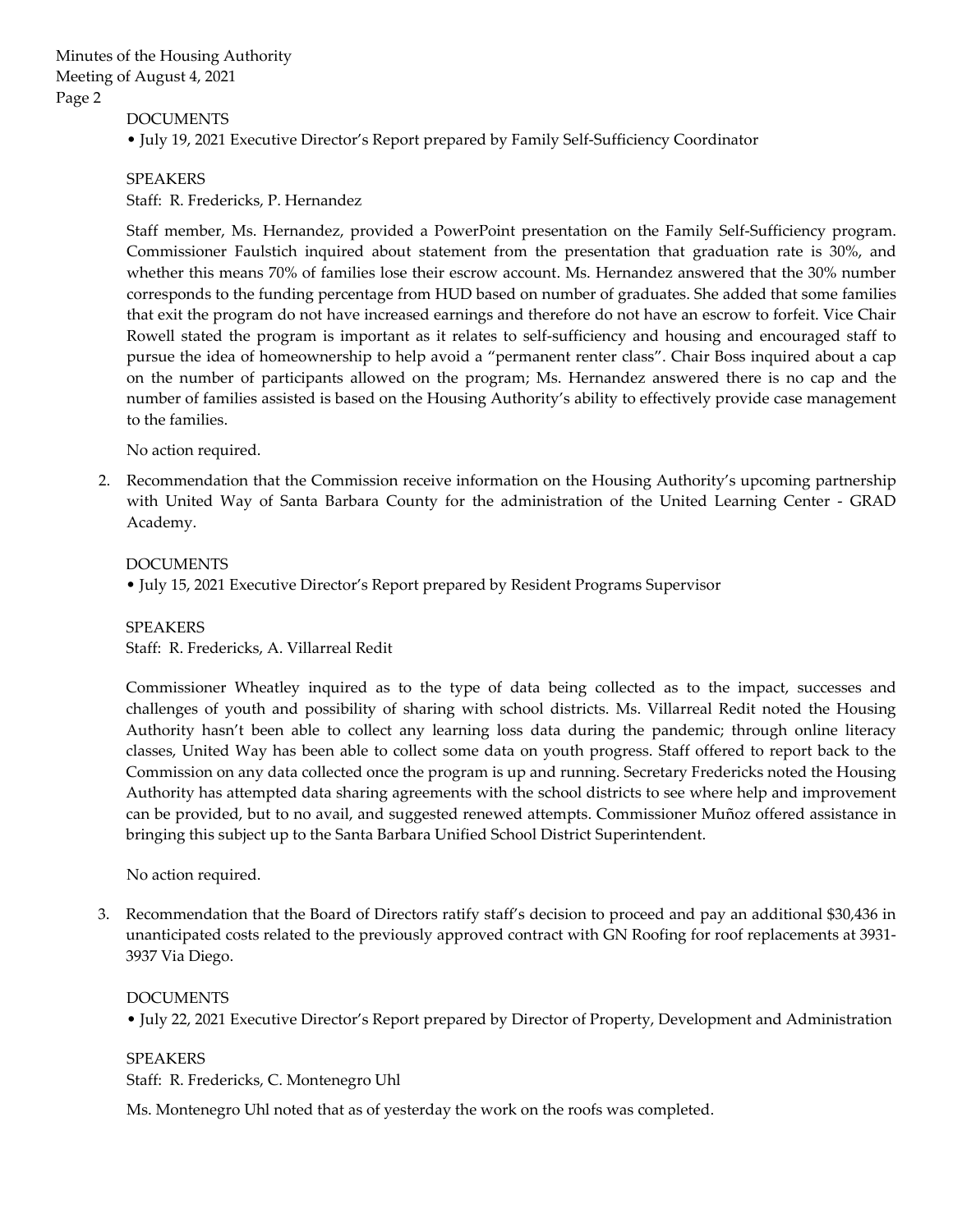Minutes of the Housing Authority Meeting of August 4, 2021 Page 3

# MOTION

M/S Wheatley/Faulstich moved to ratify staff's decision to proceed and pay an additional \$30,436 in unanticipated costs related to the previously approved contract with GN Roofing for roof replacements at 3931- 3937 Via Diego.

### VOTE

| Ayes:         | Steven Faulstich | David Rowell      |
|---------------|------------------|-------------------|
|               | Mary Fenger      | Patricia Wheatley |
|               | Rose Muñoz       | Lucille Boss      |
| Nays: None    |                  |                   |
| Abstain: None |                  |                   |
| Absent: None  |                  |                   |
|               |                  |                   |

4. Recommendation that the Commission receive a verbal report on the status of developments in planning and/or under construction.

#### SPEAKERS

Staff: R. Fredericks, S. Szymanski

Secretary Fredericks noted Vera Cruz Village, located at 116 E. Cota St., is moving forward with finalizing construction bids and costs and working through due diligence with Enterprise Community Partners as the Limited Partner, and Pacific Western Bank as the lender. Staff expects to close on partnership and funding in October and will come to Board with resolutions a in the past on tax credit developments, for Housing Authority and Santa Barbara Affordable Housing Group's participation. On 200 N. La Cumbre Rd., Secretary Fredericks noted staff is close to submitting a formal application to the City, and staff will be meeting with Hope School District Board this month to present on the project to help the district plan for the incoming youth as a result of this development. Regarding 400 W. Carrillo St., Mr. Szymanski noted staff is still in conversations with the City regarding an agreement on the development process. Mr. Szymanski commented on prospective sites staff has been looking into that did not work out including the former youth hostel near West Beach, as well as an office building to be converted into 28 studio units. Staff continues to actively look at other properties due to monies becoming potentially available for housing homeless.

No action required.

# **VII. TREASURER'S REPORT**

1. Recommendation that the Commission review and order filed the quarterly financial statements for the Housing Authority of the City of Santa Barbara for the quarter ended June 30, 2021.

#### DOCUMENTS

• July 27, 2021 Executive Director's Report prepared by Director of Finance

SPEAKERS Staff: R. Fredericks, B. Peirson

#### **MOTION**

M/S Rowell/Fenger moved to order filed the quarterly financial statements for the Housing Authority of the City of Santa Barbara for the quarter ended June 30, 2021.

#### VOTE

| Ayes: | Steven Faulstich | David Rowell      |
|-------|------------------|-------------------|
|       | Mary Fenger      | Patricia Wheatley |
|       | Rose Muñoz       | Lucille Boss      |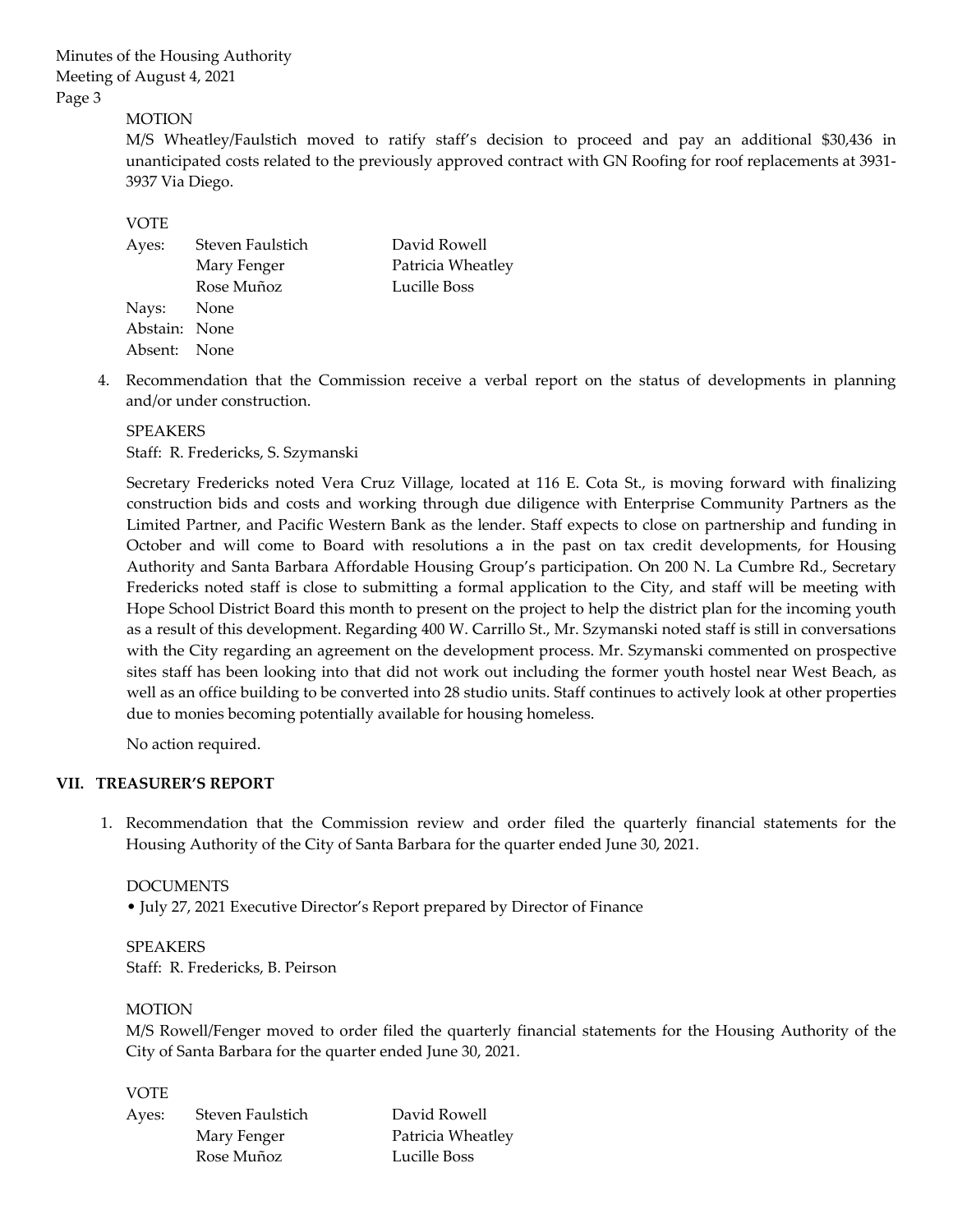Minutes of the Housing Authority Meeting of August 4, 2021 Page 4

Nays: None Abstain: None Absent: None

2. Recommendation that the Board review and order filed the quarterly financial statements for the Santa Barbara Affordable Housing Group for the quarter ended June 30, 2021.

### DOCUMENTS

• July 27, 2021 Executive Director's Report prepared by Director of Finance

SPEAKERS Staff: R. Fredericks, B. Peirson

#### MOTION

M/S Faulstich/Fenger moved to approve and order filed the quarterly financial statements for the Santa Barbara Affordable Housing Group for the quarter ended June 30, 2021.

### VOTE

| Patricia Wheatley |
|-------------------|
|                   |
|                   |
|                   |
|                   |
|                   |

### **VIII. COMMITTEE REPORT** – None

# **IX. UNFINISHED BUSINESS** – None

**X. NEW BUSINESS –** None

#### **XI. CLOSED SESSION** – None

# **XII. COMMISSION MATTERS**

- 1. Revisit discussion of commencement of in-person Housing Authority Commission meetings. Staff's recommendation is to postpone in-person meetings and not set a specific date to return. Additionally, to continue to monitor the situation and discuss at each Commission meeting. Board members were in favor of staff's recommendation.
- 2. Chair Boss noted August is Advocacy Month and she encouraged Commissioners to sign up for NAHRO's advocacy alerts, participate in the letter sending advocating for more support. Secretary Fredericks will follow up with an email to the Board on how to sign up for the alerts and send letters.

### **XIII. ADJOURNMENT**

Meeting adjourned at 5:11 P.M.